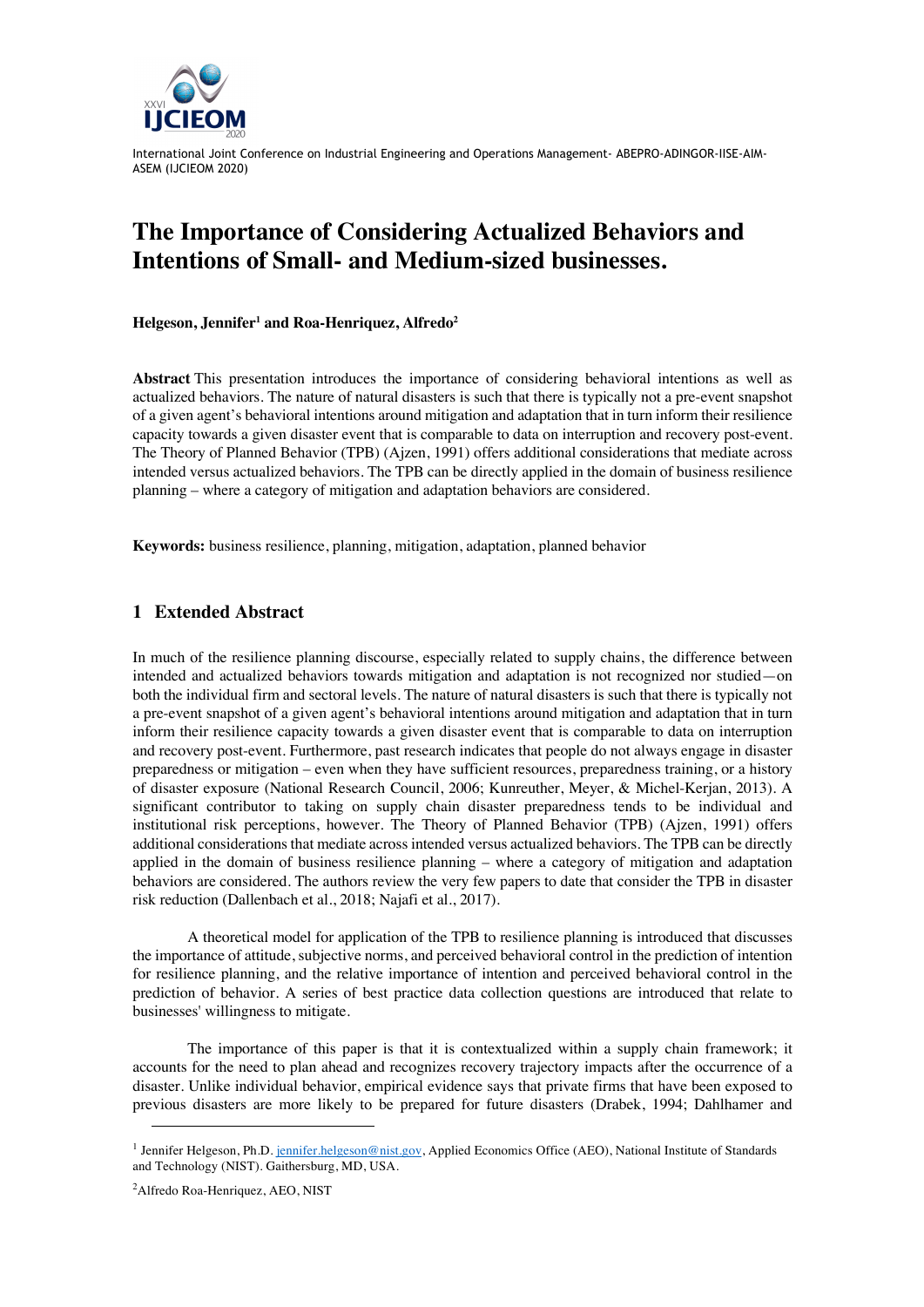

D'Souza, 1997); such an experience may lead business owners to reconsider the importance of developing business recovery or mitigation plans (Dahlhamer and Tierney, 1998). This has led in some cases to modeling the actual behavior of businesses towards mitigation in terms of their previous disaster experiences and estimating a relationship with their recovery. This connection has been found to be statistically non-significant (see e.g., Dahlhamer and Tierney, 1998; Webb, Tierney, and Dahlhamer, 2002). Additionally, it is unclear if preparing for the type of event that has occurred previously (e.g., natural hazard) translates to adequate/improved preparation for a future disaster of a different type (e.g., pandemic). This might occur because a variable representing intended behavior and not only actual behavior may be a better indicator of the firm's capabilities and constraints to engage in disaster preparedness or mitigation.

Some supply chain literature incorporates risk awareness as one of the primary capabilities for developing resilience (Christopher and Peck, 2004; Scholten et al., 2014). However, our research suggests that it is not only awareness, but also intentions arising from attitudes, subjective norms, perceived behavioral control, and actualized behavior (i.e., why or why not actual behavior is in concert with intention) that determines truly preparedness and in turn, the recovery of a business in the aftermath of a disaster.

The importance of this paper is that it is contextualized within a supply chain framework; it accounts for the need to plan ahead and recognizes recovery trajectory impacts after the individual's motivation to comply with the different referents or groups determine the prevailing subjective norm regarding disaster preparedness. Finally, perceived behavioral control is assumed to be determined by the perceived presence of factors that can facilitate or impede performance of a behavior (control beliefs, CB). It is assumed that the perceived power of each control factor to impede or facilitate preparing the business for disasters contributes to perceived control of this behavior in direct proportion to the person's subjective probability that the control factor is present (Davis et al., 2002).

## **2 Proposed Model**

In combination, attitude toward the behavior (ATB), subjective norm (SN), and perception of behavioral control (PBC) lead to the formation of a behavioral intention. In the particular case of disaster preparedness, the more favorable the attitude and subjective norm with respect to preparing the business for disasters, and the greater the perceived behavioral control, the stronger an individual's intention to perform the behavior in question should be (i.e., preparing the business for disasters). The relative importance of ATB, SN, and PBC in the prediction of intention is expected to vary across individual decision makers.

These three major factors, however, are themselves predicted by corresponding sets of behaviorrelated beliefs consistent with an expectancy-value model approach (Fishbein, 1963, 1967; Fishbein & Ajzen, 1975). Attitude toward preparing the business for disasters is assumed to be determined by beliefs about the consequences of preparing the business for disasters (behavioral beliefs, BB), with each belief weighted by the subjective value of the outcome in question. Subjective norms that exert pressure on the individual to prepare or not to prepare the business for disasters is assumed to be determined by the perceived behavioral expectations of important referent individuals or groups influencing individual's decision such as family, friends, suppliers, customers and regulators (normative beliefs, NB). These beliefs in combination with the individual's motivation to comply with the different referents or groups determine the prevailing subjective norm regarding disaster preparedness.

Perceived behavioral control is assumed to be determined by the perceived presence of factors that can facilitate or impede performance of a behavior (control beliefs, CB). It is assumed that the perceived power of each control factor to impede or facilitate preparing the business for disasters contributes to perceived control of this behavior in direct proportion to the person's subjective probability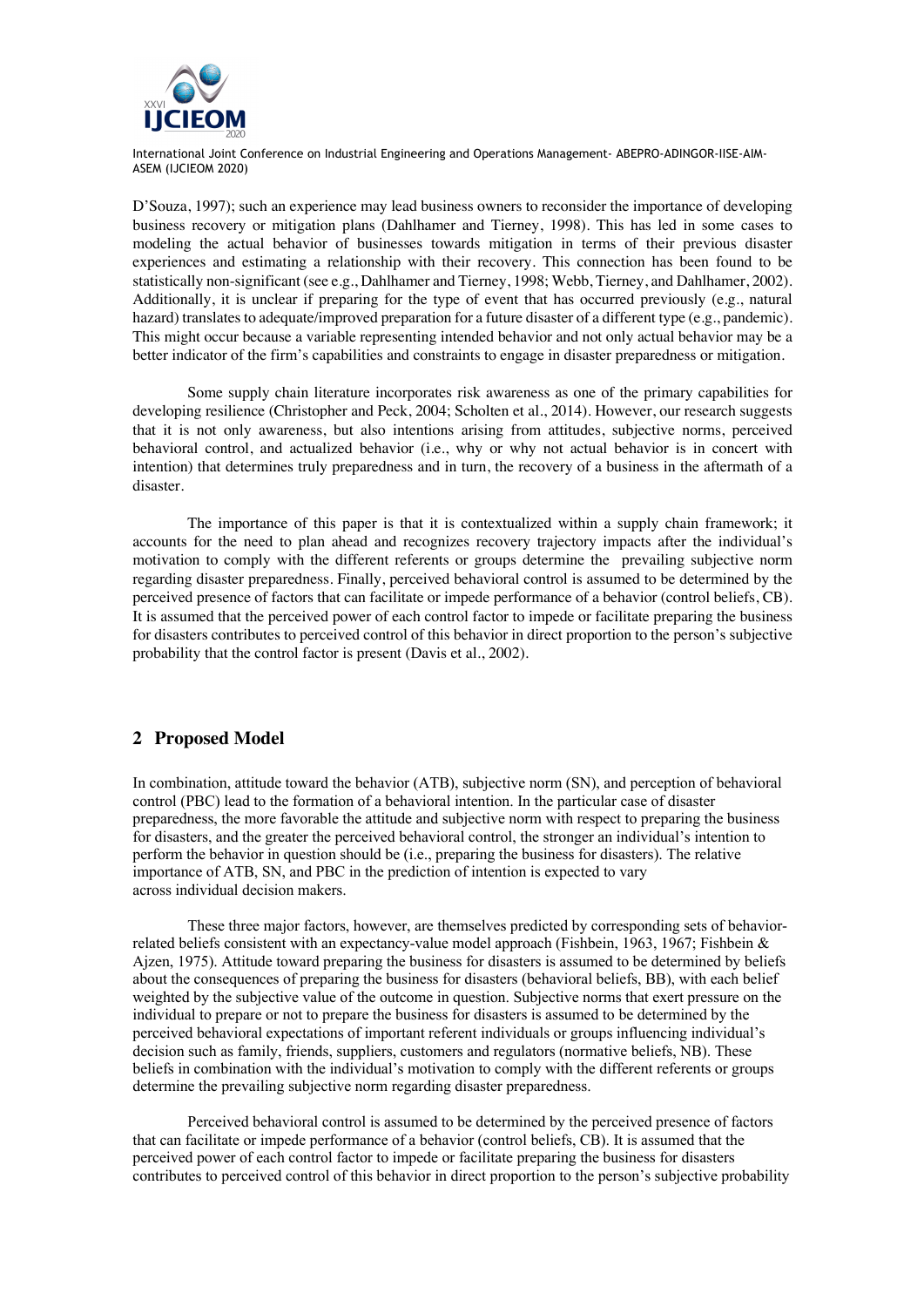

that the control factor is present (Davis et al., 2002). Finally, intention is assumed to be the immediate antecedent of disaster preparedness behavior. However, as it may be the case that difficulties or barriers emerge in implementing mitigation strategies or in building resilience capacity, which limit the possibility of a business to act. This is also considered an influence of PBC, on to intention. The basic schematic representation of the theory is shown in Figure 1, below.



**Fig. 1** Path analysis for the Theory of Planned Behavior.

## **3 References**

Ajzen, I. (1991). The theory of planned behavior. Organizational behavior and human decision processes, 50(2), 179-211.

- Christopher, M. & Peck, H. (2004). Building the resilient supply chain. International Journal of Logistics Management, 15(2), 1-13.
- Dahlhamer, J. M., & D'Souza, M. J. (1995). Determinants of business disaster preparedness in two US metropolitan areas. International Journal of Mass Emergencies and Disasters, 15(2), 265-281.
- Dahlhamer, J. M., & Tierney, K. J. (1998). Rebounding from disruptive events: Business recovery following the Northridge earthquake. Sociological Spectrum, 18(2), 121-141.
- Daellenbach, K., Parkinson, J., & Krisjanous, J. (2018). Just How Prepared Are You? An Application of Marketing Segmentation and Theory of Planned Behavior for Disaster Preparation. Journal of Nonprofit & Public Sector Marketing, 30(4), 413–443. https://doi.org/10.1080/10495142.2018.1452830
- Drabek, T. E. (1994). Disaster evacuation and the tourist industry. Natural Hazards Research and Applications Information Center, University of Colorado Boulder.
- Kunreuther, H., Meyer, R., & Michel-Kerjan, E. (2013). Overcoming decision biases to reduce losses from natural catastrophes. In The Behavioral Foundations of Public Policy (pp. 398-413). Princeton, NJ: Princeton University Press.
- Najafi, M., Ardalan, A., Akbarisari, A., Noorbala, A. A., & Elmi, H. (2017). The Theory of Planned Behavior and Disaster Preparedness. PLoS Currents, 9. https://doi.org/10.1371/currents.dis.4da18e0f1479bf6c0a94b29e0dbf4a72
- National Research Council. (2006). Facing Hazards and Disasters: Understanding Human Dimensions. Washington, DC: The National Academies Press.